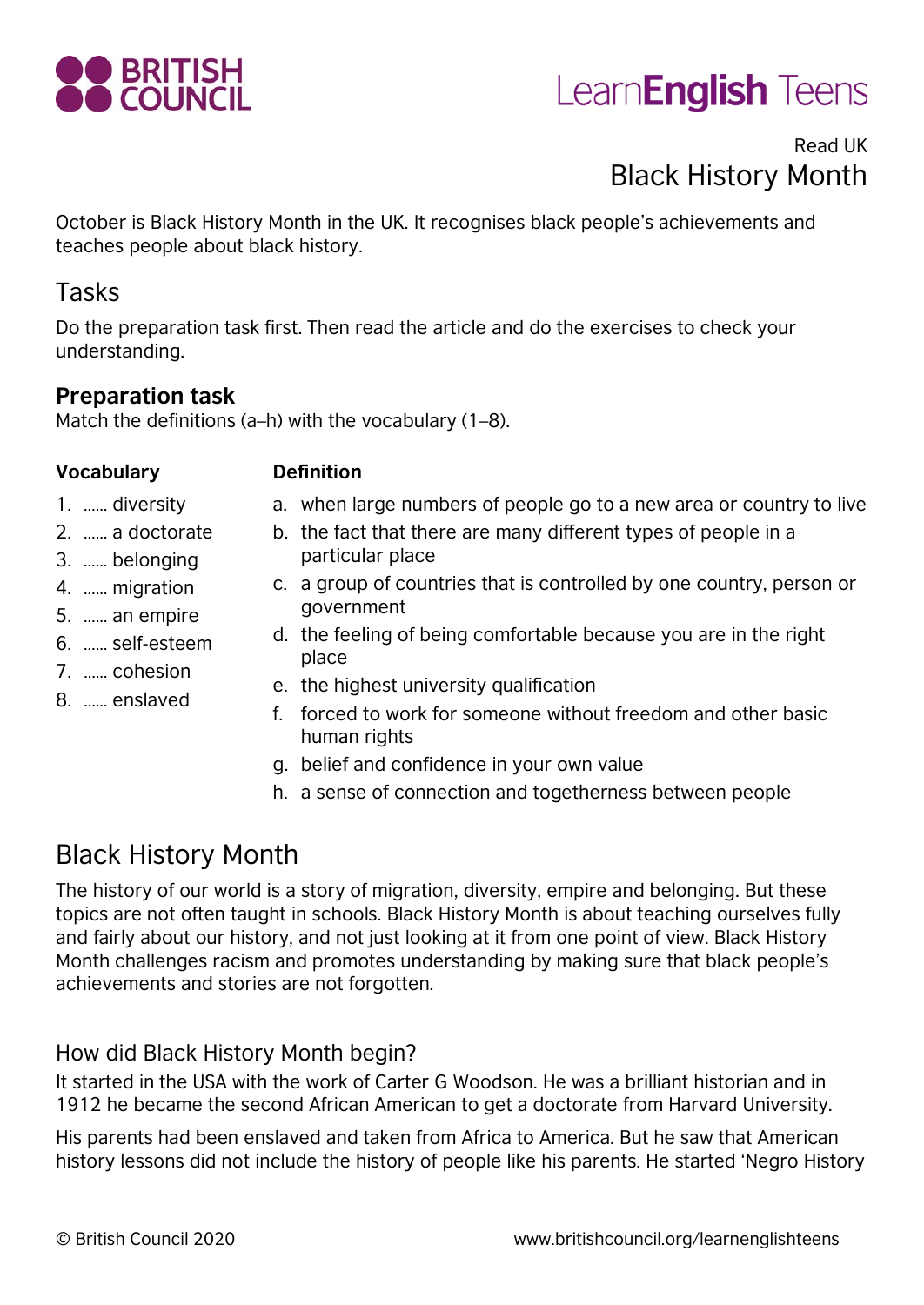



Week' to teach people about black history. He wanted to give African Americans a sense of pride and identity and to protect them within wider society.

#### When did it come to the UK?

This was in 1987. It was organised by community activist and London council worker Akyaaba Addai Sebo after a colleague told him that her son had asked her, 'Mum, why can't I be white?' Addai Sebo was sad to learn of the young boy's lack of self-esteem and identity. So he helped organise an event to promote self-pride in African and Afro-Caribbean people through positive teaching of their histories and culture.

#### What's happened recently?

After the killing of George Floyd in the USA in 2020, there has been huge international support for the Black Lives Matter protests for racial justice. People want to talk about racism in schools, workplaces, sports and other parts of society – and how we can stop it.

This includes thinking about how we learn about history. In 2020, anti-racism protesters in the UK took down the statue of Edward Colston – a man who bought and sold enslaved people – and pushed it into the water in Bristol Harbour. Some people say acts such as these destroy our history. Others argue that the protesters have actually helped to teach history – the ugly story of a man who transported 84,000 enslaved individuals from Africa to the Americas, 19,000 of them dying on his ships. The debate about what to do with statues like this continues.

#### Is one month enough?

The Black Curriculum is a group of young people who want black British history to be taught in UK schools. They say that learning about empire, movement and migration helps young people build a sense of identity and improves social cohesion. Black history is an important part of British history, and learning about it is necessary for understanding diversity and fighting racism. The Black Curriculum and groups like it are asking the UK government to include black history in lessons all year round, not just in October. This will make sure students get lessons that are relevant to them and that give them a positive sense of belonging.

#### **Task 1**

Are the sentences true or false?

|                                                                                 | <b>Answer</b> |       |
|---------------------------------------------------------------------------------|---------------|-------|
| 1. The movement and mixing of different people in the world is a new<br>thing.  | True          | False |
| 2. The idea for Black History Month came from an African-American<br>historian. | True          | False |